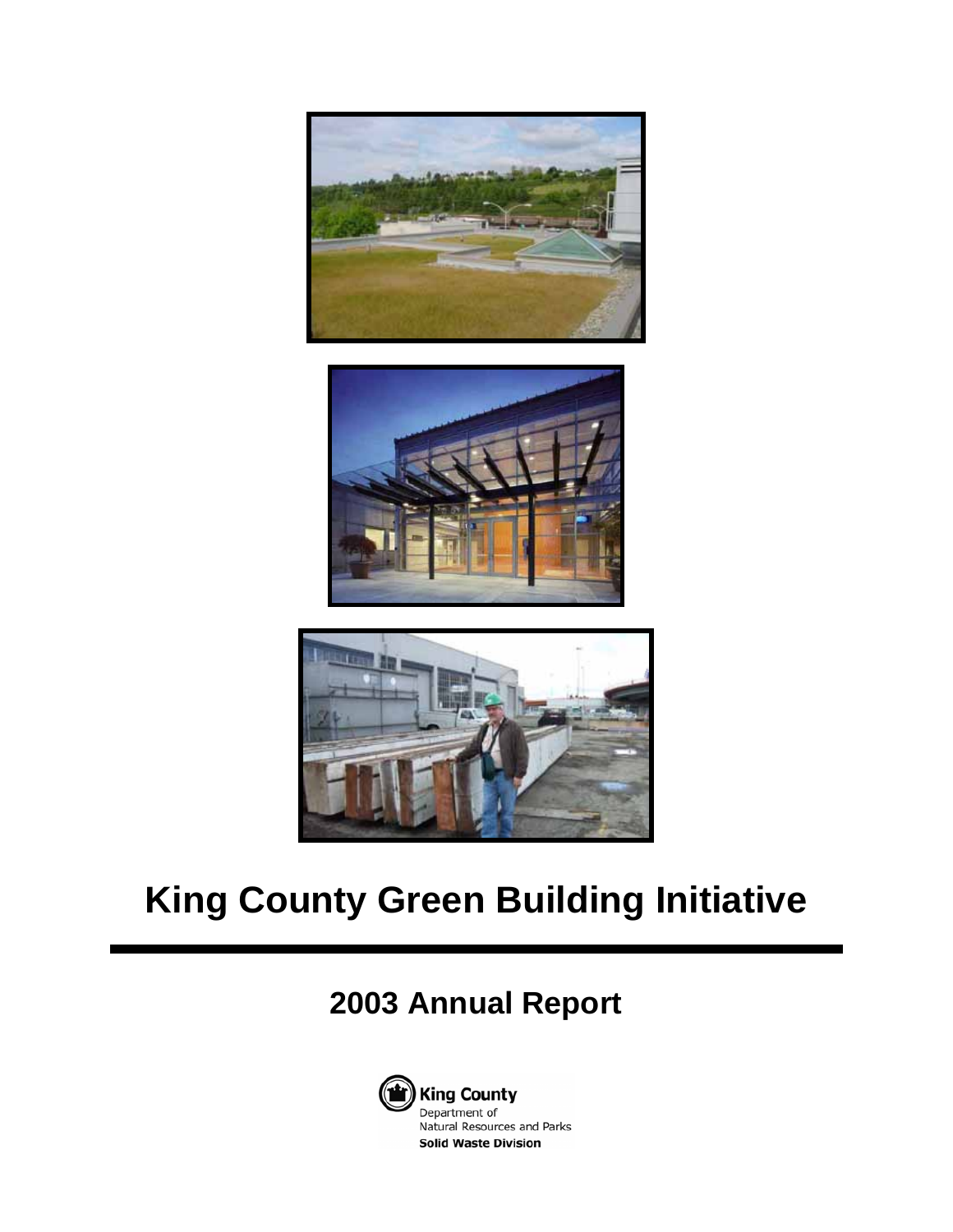## **TABLE OF CONTENTS**

| <b>INTRODUCTION</b>                                                                                                                                                                                                                 | $\overline{2}$ |
|-------------------------------------------------------------------------------------------------------------------------------------------------------------------------------------------------------------------------------------|----------------|
|                                                                                                                                                                                                                                     | $\overline{2}$ |
|                                                                                                                                                                                                                                     | 3              |
| Summary                                                                                                                                                                                                                             | 3              |
|                                                                                                                                                                                                                                     | $\overline{A}$ |
| 2003 Project Table (also contained a series and also contained a series and a series and a series of the serie                                                                                                                      | 5              |
| Department Accomplishments                                                                                                                                                                                                          |                |
|                                                                                                                                                                                                                                     | -6             |
|                                                                                                                                                                                                                                     | 6              |
| Natural Resources and Parks, Wastewater Treatment Division                                                                                                                                                                          | 7              |
| Natural Resources and Parks, Solid Waste Division                                                                                                                                                                                   | 8              |
| Natural Resources and Parks, Water and Land Resources Division                                                                                                                                                                      | 8              |
|                                                                                                                                                                                                                                     |                |
| Natural Resources and Parks, Director's Office <i>matures</i> and Parks and Parks and Parks and Parks and Parks and Parks and Parks and Parks and Parks and Parks and Parks and Parks and Parks and Parks and Parks and Parks and P | 9              |
| Department of Development and Environmental Services                                                                                                                                                                                | -9             |
| <b>CHALLENGES</b>                                                                                                                                                                                                                   |                |
| <b>CONCLUSION</b>                                                                                                                                                                                                                   |                |
|                                                                                                                                                                                                                                     |                |

Cover Photos:

- (1) King County International Airport Green Roof
- (2) Entrance to Kent Pullen Regional Communications and Emergency Coordination Center
- (3) Old Growth Timbers Salvaged from Atlantic/Central Base Deconstruction

## This notice will be provided in alternate formats upon request.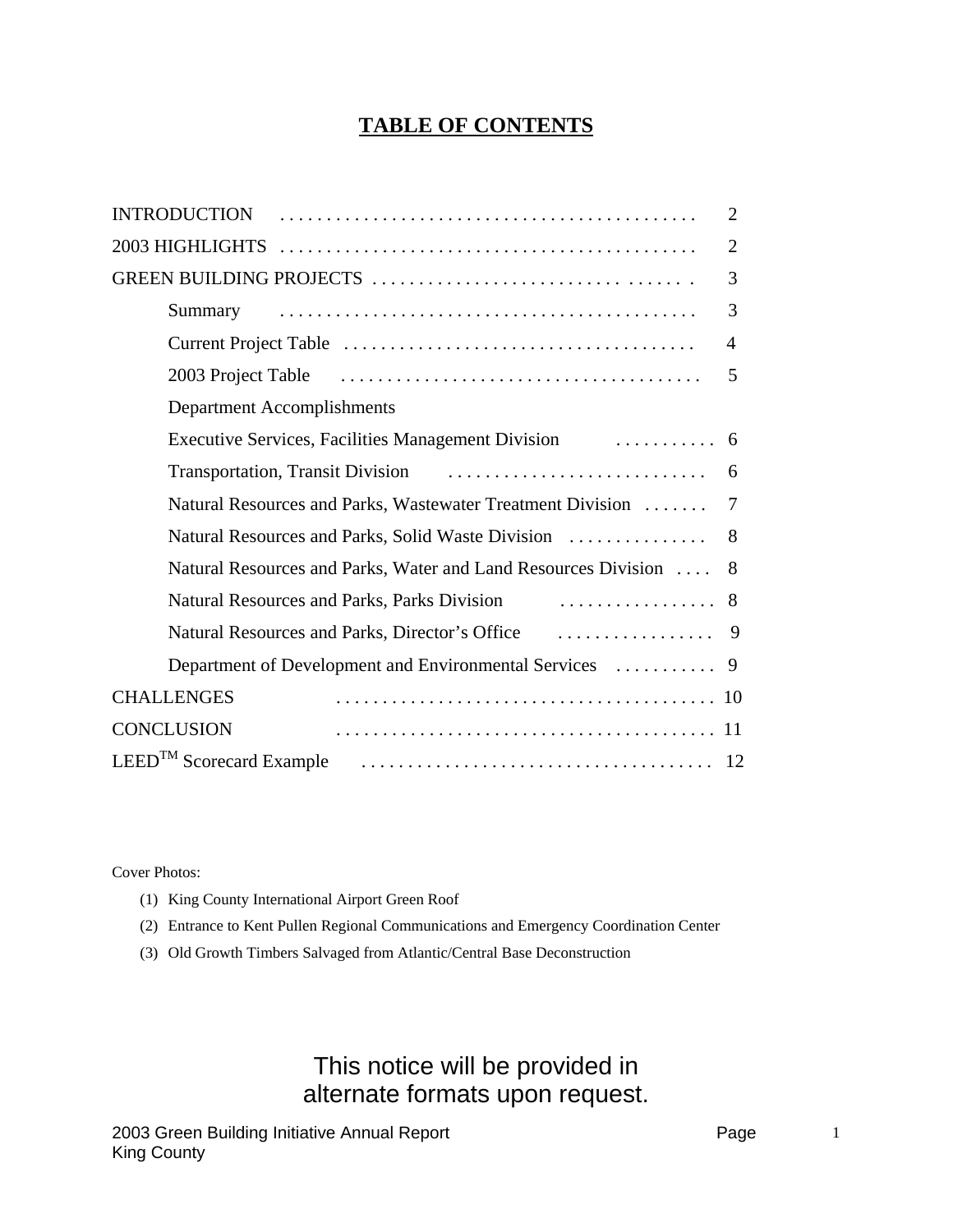## **2003 King County Green Building Initiative Annual Report**

#### **Introduction**

The Green Building Team is pleased to submit its second annual report to the Executive. This overview of the accomplishments and challenges encountered as King County continues to 'green' its design and construction practices, highlights important milestones and makes recommendations for green building standards in County capital projects.

The Green Building Initiative adopted as an Executive Order in November 2001:

- Encourages and promotes the use of green building practices in all buildings the County constructs, remodels, and renovates.
- Incorporates and supports the use of the LEED<sup>™</sup> (Leadership in Energy and Environmental Design) green building rating system.
- Established a countywide Green Building Team to educate and guide Departments in green building practices.

The Green Building Initiative underscores King County's commitment to minimize the environmental impacts of construction by encouraging practices that conserve resources, use recycled content materials, maximize energy efficiency, and otherwise address environmental and social considerations in county-wide projects. The initiative also promotes economic benefits such as the reduction of operating costs, enhanced asset value, optimal building performance and a healthier workplace for employees.



**King County International Airport used environmental materials throughout, including easy-to-recycle carpet** 

## **2003 Highlights**

- King County's **First LEEDTM Building Completed** The Kent Pullen Regional Communications & Emergency Coordination Center (Certified Rating pending.)
- Completion of King County Airport with green features
	- Four projects registered for LEEDTM certification:
		- o Transit Power Distribution Headquarters
		- o Atlantic/ Central Base Tire and Millwright Shop
		- o Transit Communications and Control Center
		- o 1<sup>st</sup> NE Transfer Station
- Eco-charrettes for Harborview and Marymoor Maintenance Facility projects
- Green Building Initiative Awards presented to Transit and Wastewater Treatment Divisions.
- Tours of Islandwood, Seattle Street Edge Alternative Project, King County Airport, Kent Pullen Emergency Operations Center.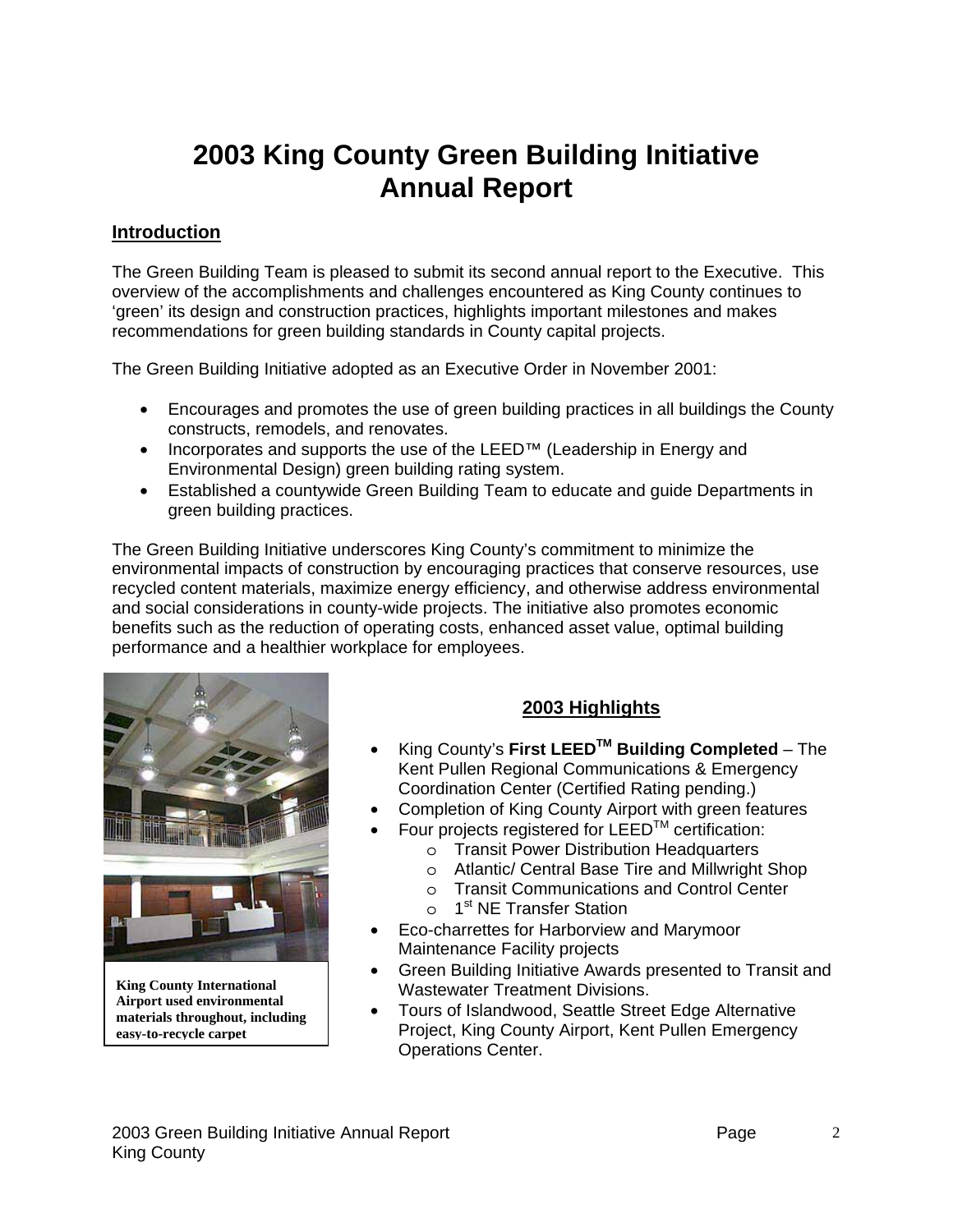## **2003 Green Building Initiative Accomplishments**

#### *Background*

The Green Building Team continues to serve as a technical resource for all King County Departments and provides technical support to project teams including LEED™ training, budget analyses, and strategic and policy support relating to green building. The Team maintains and monitors County projects striving to incorporate LEED™ criteria. The Team consists of individuals representing the following departments:

- Natural Resources and Parks
- Transportation
- Executive Services
- Adult & Juvenile Detention
- Development and Environmental Services

## **Green Building Projects**

#### *Background*

Departments are directed to apply LEED<sup>™</sup> criteria in the pre-design and design phase of projects, and are encouraged to seek the highest LEED™ certification applicable to the project. The types of projects where LEED™ certification could apply include transfer stations, wastewater treatment facilities, office buildings, maintenance facilities and recreational facilities. Because the County frequently constructs project types where LEED™ certification is not a realistic goal, Departments are encouraged to use LEED™ as a guideline for incorporating green building practices.

#### *Summary of 2003 Accomplishments*

- The Kent Pullen Regional Communications and Emergency Coordination Center, is awaiting LEED<sup>™</sup> certification after its completion in 2003, as is The King Street Center under a pilot program LEEDTM for Existing Buildings.
- The Transit Division registered three projects and the Solid Waste Division registered one project with the US Green Building Council for LEED™ certification.
- In building projects where the number of available credits is limited, many projects have opted to apply a "LEED™ Equivalent" rating system. Although these projects are not eligible for official certification, this approach allows for integrating LEED<sup>TM</sup> principles into the project design to the greatest extent possible.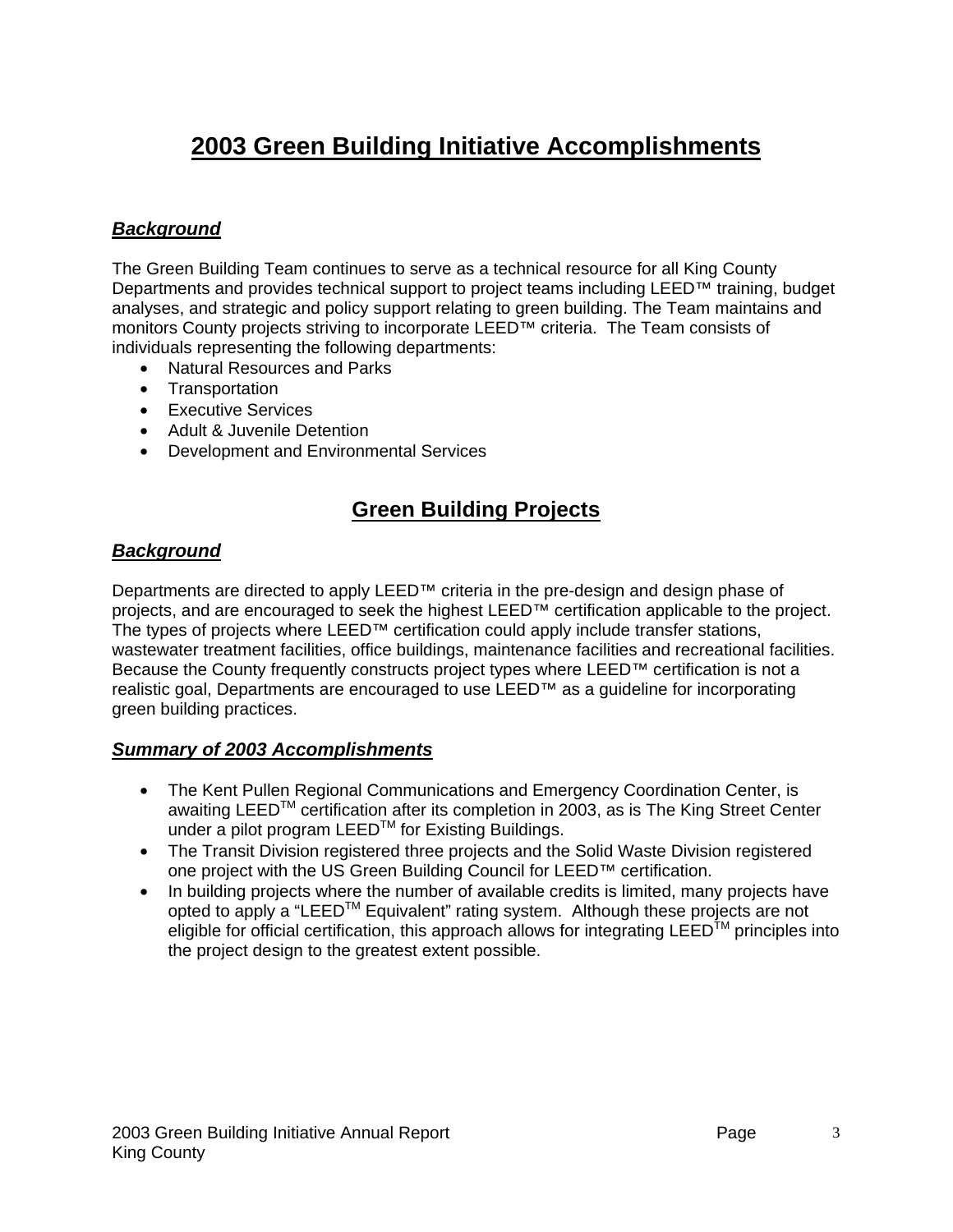#### *Current Projects*

*The table below provides updates on county projects that were included in the 2002 Annual Report.* There are Completed projects listed, and five projects that are pursuing a LEED<sup>™</sup> *Rating. Construction project schedules can sometimes extend for several years, so this report will strive to report the status of all reported projects. Projects marked with an asterisk\* opted to comply with the Initiative, even though they were under design in 2001, pre-dating the Initiative.* 

| <b>Project Name</b>                                                       | <b>Division</b> | Current<br>Phase                                               | <b>Description</b>          | Eco-<br><b>Charrette</b><br>Held | Achievable<br><b>LEED</b><br>Rating | Pursuing<br><b>LEED</b>                                           |
|---------------------------------------------------------------------------|-----------------|----------------------------------------------------------------|-----------------------------|----------------------------------|-------------------------------------|-------------------------------------------------------------------|
| Regional<br>Communication<br>& Emergency<br>Coordination<br>Center        | <b>FMD</b>      | 1 <sup>st</sup><br>Completed<br><b>LEED</b><br><b>Building</b> | Commercial                  | <b>YES</b>                       | Certified +                         | Registered                                                        |
| <b>King Street</b><br>Center                                              | <b>SWD</b>      | Existing<br><b>Building</b>                                    | Commercial                  | N/A                              | <b>Silver</b>                       | Registered                                                        |
| <b>King County</b><br>International<br>Airport                            | <b>FMD</b>      | Completed                                                      | Commercial/<br>Industrial   | <b>NO</b>                        | Equivalent<br>Certified             | Pursued<br><b>LEED</b><br>Strategies/<br><b>Not</b><br>Registered |
| <b>Atlantic/Central</b><br><b>Base Tire and</b><br><b>Millwright Shop</b> | <b>Transit</b>  | Design<br>Development                                          | Commercial<br>& Industrial  | <b>YES</b>                       | Certified                           | Registered                                                        |
| <b>First NE Transfer</b><br><b>Station</b>                                | <b>SWD</b>      | Design<br>Development                                          | Industrial                  | <b>YES</b>                       | <b>Silver</b>                       | Registered                                                        |
| Power<br><b>Distribution</b><br>Headquarters *                            | <b>Transit</b>  | Design<br>Development                                          | Commercial<br>& Industrial  | <b>YES</b>                       | Certified                           | Registered                                                        |
| Harborview<br><b>Medical Center</b>                                       | <b>FMD</b>      | Design<br>Development                                          | Hospital                    | <b>YES</b>                       | Certified                           | <b>Not</b><br>Pursuing<br>LEED                                    |
| <b>Redondo Heights</b><br>Park & Ride Lot *                               | <b>Transit</b>  | Construction                                                   | Parking<br><b>Structure</b> | <b>NO</b>                        | Equivalent<br>Certified             | Pursuing<br>Equivalent<br>Rating                                  |
| Issaquah<br>Highlands Park &<br>Ride                                      | Transit         | Design<br>Development                                          | Parking<br><b>Structure</b> | NO.                              | Equivalent<br>Certified             | Pursuing<br>Equivalent<br>Rating                                  |
| Atlantic/Central<br><b>Base Parking</b><br>Garage                         | <b>Transit</b>  | Construction                                                   | Parking<br><b>Structure</b> | <b>YES</b>                       | Equivalent<br>Certified             | Pursuing<br>Equivalent<br>Rating                                  |
| <b>Brightwater</b><br><b>Treatment Plant</b>                              | <b>WTD</b>      | Design<br>Development                                          | Industrial                  | <b>YES</b>                       | Silver                              | Pursuing<br>Silver/Not<br>Registered                              |
| Carnation<br><b>Treatment Plant</b>                                       | <b>WTD</b>      | Pre-Design                                                     | Industrial                  | <b>YES</b>                       | Certified +                         | <b>TBD</b>                                                        |
| Juanita Pump<br>Station                                                   | <b>WTD</b>      | Design<br>Development                                          | Industrial                  | <b>YES</b>                       | N/A                                 | <b>Not</b><br>pursuing<br>LEED                                    |

2003 Green Building Initiative Annual Report Page King County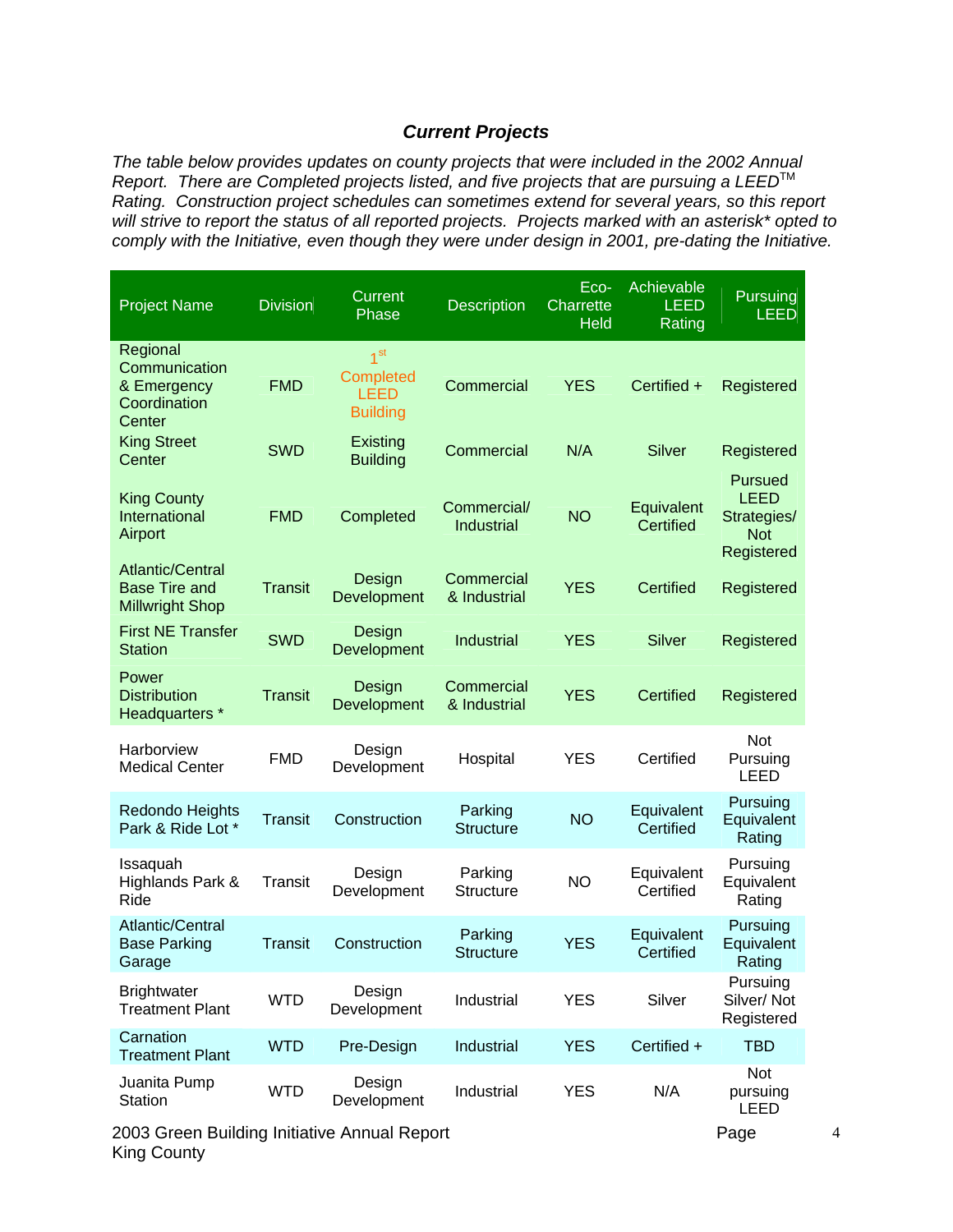## **2003 County Projects With LEED™ Assessment**

*The table below outlines additional county projects that reported a LEED™ assessment in 2003. Projects marked with an asterisk pre-date the Initiative,but have opted to comply.* 

| <b>Project Name</b>                                            | <b>Division</b> | <b>Current</b><br>Phase | <b>Description</b>           | Eco-<br><b>Charrette</b><br><b>Held</b> | Achievable<br><b>LEED</b><br>Rating | <b>Pursuing LEED</b>                               |
|----------------------------------------------------------------|-----------------|-------------------------|------------------------------|-----------------------------------------|-------------------------------------|----------------------------------------------------|
| Atlantic/ Central<br><b>Base North Yard</b>                    | <b>Transit</b>  | Design<br>Development   | Parking<br><b>Structure</b>  | <b>YES</b>                              | Equivalent<br>Certified             | Pursuing<br>Equivalent<br>Rating                   |
| <b>Atlantic/ Central</b><br><b>Base Street</b><br>Improvements | <b>Transit</b>  | Construction            | <b>Street</b><br>Improvement | <b>YES</b>                              | Equivalent<br>Certified             | Pursuing<br>Equivalent<br>Rating                   |
| Atlantic/ Central<br><b>Base Expansion</b><br>Demolition       | Transit         | Completed               | Deconstruction               | <b>NO</b>                               | Equivalent<br>Gold                  | <b>Equivalent Gold</b>                             |
| <b>Burien Transit</b><br>Center                                | <b>Transit</b>  | Pre-Design              | Parking<br><b>Structure</b>  | <b>NO</b>                               | Equivalent<br>Certified             | <b>TBD</b>                                         |
| Communications<br>and Control<br>Center                        | <b>Transit</b>  | Design<br>Development   | Commercial                   | <b>NO</b>                               | Certified                           | Registered                                         |
| Eastgate Park &<br>Ride / Interim<br>Lot*                      | <b>Transit</b>  | Construction            | Parking<br><b>Structure</b>  | <b>NO</b>                               | Equivalent<br>Certified             | Pursuing<br>Equivalent<br>Rating                   |
| Metro North<br><b>Facilities</b>                               | <b>Transit</b>  | Pre-Design              | Commercial &<br>Industrial   | <b>NO</b>                               | Certified +                         | <b>TBD</b>                                         |
| <b>Pacific Pump</b><br><b>Station</b>                          | <b>WTD</b>      | Design<br>Development   | Industrial                   | <b>NO</b>                               | <b>Not</b><br>Certifiable           | <b>Not Pursuing</b><br><b>LEED</b>                 |
| Vashon Island<br><b>Treatment Plant</b><br>Upgrade             | <b>WTD</b>      | Design<br>Development   | Industrial                   | <b>NO</b>                               | <b>Not</b><br>Certifiable           | Not Pursuing<br>LEED                               |
| Marymoor<br>Maintenance<br><b>Facility</b>                     | <b>Parks</b>    | Design<br>Development   | Commercial/<br>Industrial    | <b>YES</b>                              | <b>Silver</b>                       | Pursuing<br><b>Certification/Not</b><br>Registered |
| <b>Bow Lake</b><br><b>Transfer Station</b>                     | <b>SWD</b>      | Design<br>Development   | Industrial                   | Scheduled<br>For 2004                   | Silver                              | <b>Pursuing Silver</b><br>/Not Registered          |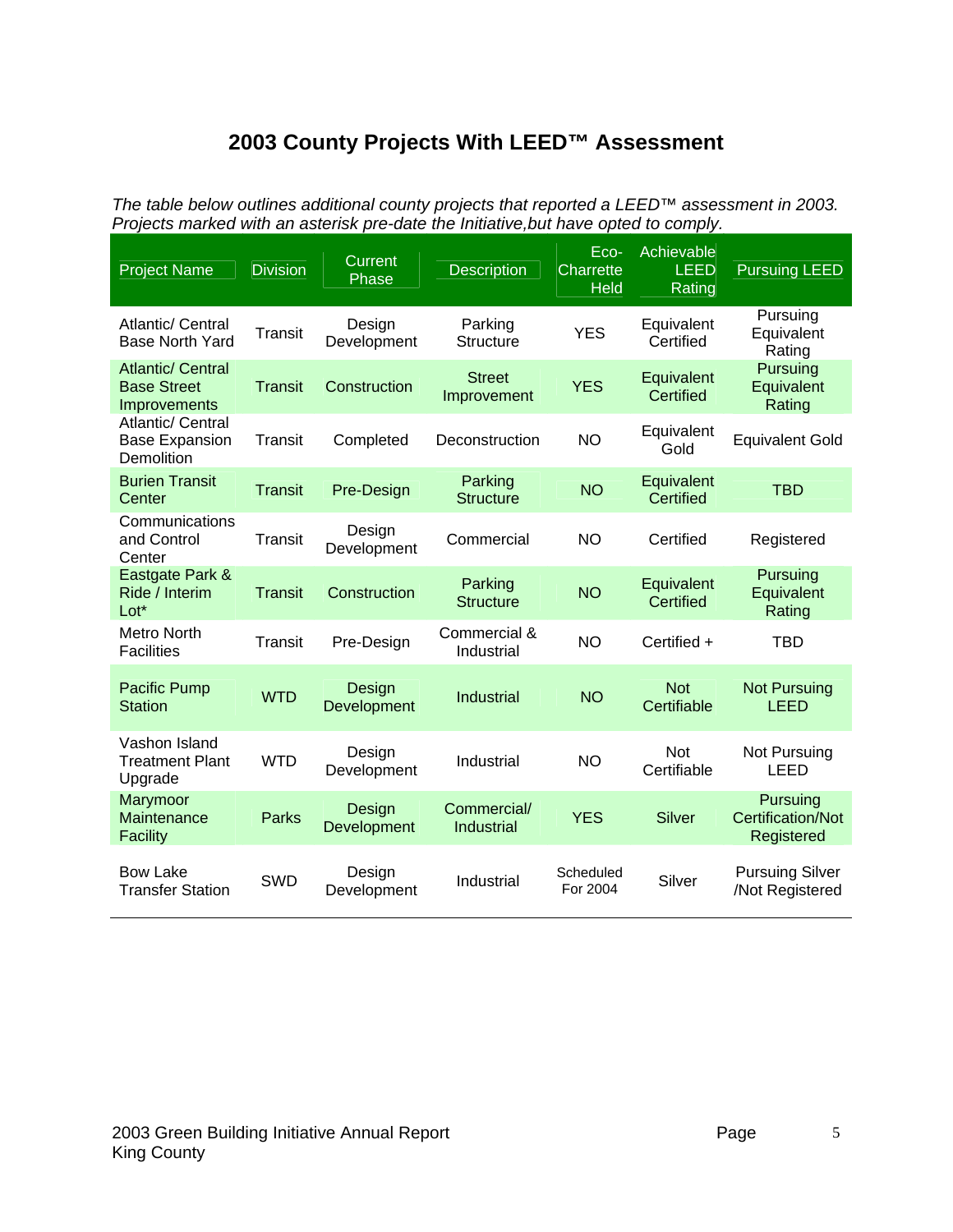## **Department Accomplishments**

## *Executive Services, Facilities Management Division (FMD)*



**The RCECC boasts efficient mechanical and lighting systems that use 25% less energy than WA State Energy Code.** 

Facilities Management Division's accomplishments include:

• Completed construction of the Kent Pullen Regional Communications and Emergency Coordination Center (RCECC), **King County's first LEED™ registered project**. Sustainable design and construction strategies included on-site stormwater management, recycledcontent and low-emitting materials selection, day-lighting and recycling of construction debris. Featured tour in this year's AIA 'What Makes It Green' conference. Case study available at:

*http://dnr.metrokc.gov/wtd/library/green/casestudies.htm*

• Completion of the King County International Airport

Terminal Building reconstruction, including green features such as an 8,000 sq. ft. green roof reducing storm water runoff with a planting of rye grass - the County's largest green roof to date. Other sustainable strategies included addition of alternative fueling stations in the parking lot, incorporation of water conserving plumbing fixtures, reuse of the original structural shell, construction debris recycling, energy efficient lighting, low VOC building materials and day lighting in occupied spaces. Although not registered for

LEED*TM*, this project may be eligible for LEED*TM* certification*.*

## *Transportation, Transit Division*

The seven projects listed in the 2003 chart above demonstrate that the King County Transit Division has embraced the Green Building Initiative and is incorporating  $LEED^{TM}$  principles on a wide selection of building projects, even where the project predates the Initiative and is not required to comply and where certification is not possible due to the limited scope of the project. In addition to the above LEED<sup>™</sup> assessed projects, the Transit Division has shown significant commitment to the Initiative by:



The refurbished KC Airport now includes a number of sustainable design elements: an eco-roof system, recycled building finishes, energy-efficient lighting, waterless urinals, low-flow toilets, operable windows and reused building materials.

- Maintaining exemplary construction waste management practices throughout the division, especially at Atlantic/ Central Base project sites. http://dnr.metrokc.gov/wtd/library/green/casestudies.htm
- Creation of specifications and strategies for LEED<sup>TM</sup> credits that could be used to create a new standard for building projects throughout the division or county. For example, Power Distribution Headquarters accomplished 57.6% reduction in heat island effect through specifications requiring light colored concrete paving.

2003 Green Building Initiative Annual Report Page King County

6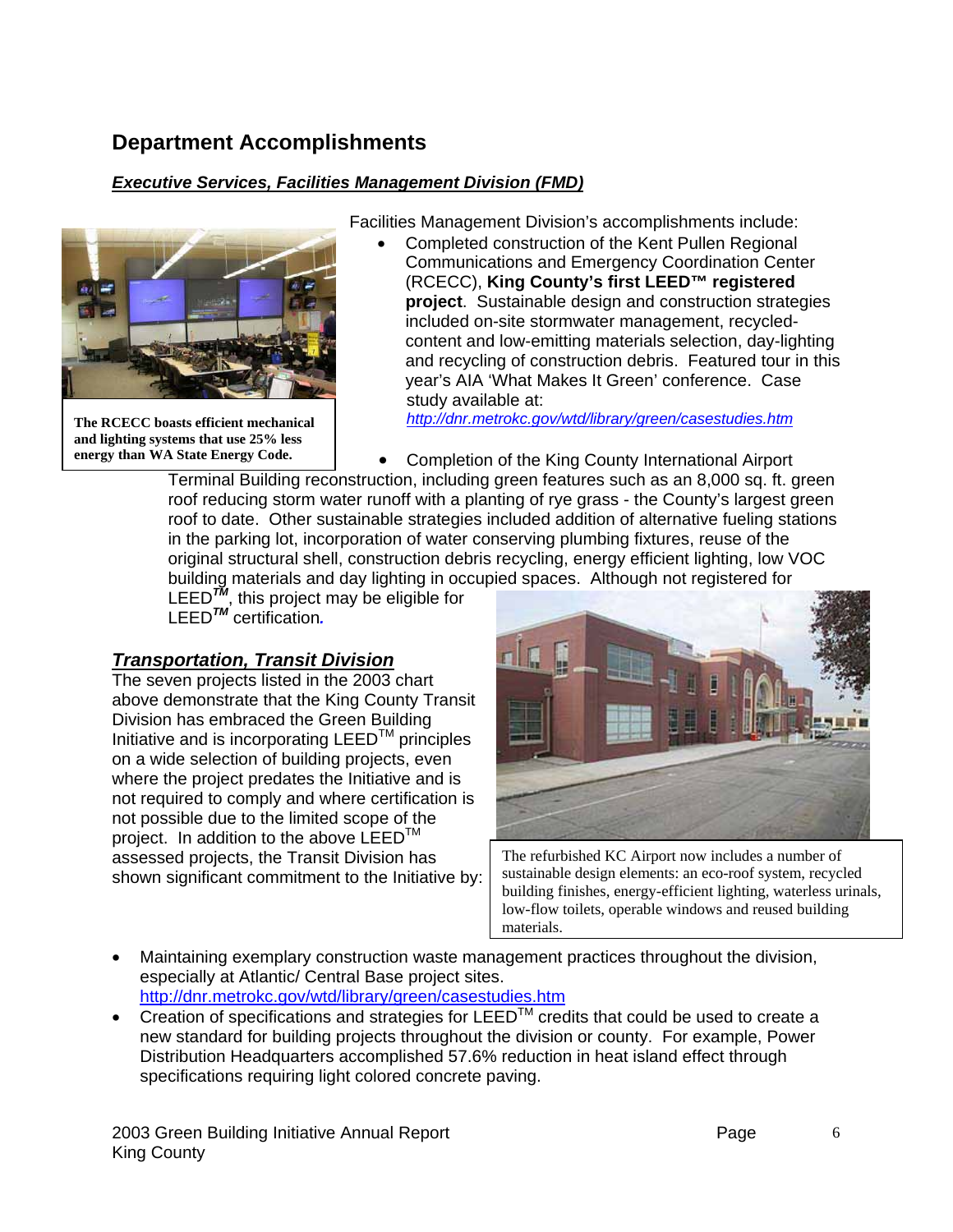- Ensuring sustainable design expertise on project teams, through LEED<sup>TM</sup> certification of project managers or hiring green building specialists.
- Received Green Building Initiative Award for Atlantic/ Central Base Deconstruction project. http://dnr.metrokc.gov/wtd/library/green/casestudies.htm

The complete Transit Division Green Building report for 2003 is available online at:

ftp://dnr.metrokc.gov/dnr/library/2004/kcr1566.pdf

#### *Natural Resources and Parks, Wastewater Treatment Division (WTD)*

The Wastewater Treatment Division continues to educate project managers and support green building in their Division. Their achievements include:

- The WTD Green Team was recognized by Executive Sims and DNRP Director Pam Bissonnette for "outstanding work accomplished in support of the KC Green Building Initiative."
- Two half-day Green Building/LEED<sup>TM</sup> training sessions were held for major capital and asset management program managers.



**Maureen Welch, DNRP Deputy Director, recognizes project manager Mike Stanaszek at 2003 award ceremony.**

- Project management resources were developed and included revised guide specifications, a green building on-call consultant contract, an updated FileMaker Pro database to include green strategies in project information, and updates to the Project Manager's resource website.
- Provided grant funding to Seattle Tilth for a green roof and the Cascade Neighborhood Council for construction of a learning center teaching concepts of green design. Additional WTD money contributed to construction of the Carkeek Park Environmental Learning Center.
- Provided for replacement of plumbing fixtures at County facilities with water conserving fixtures and conservation-related signage as part of the Wastewater Conservation Program.

In addition to the Wastewater Treatment Division building projects that have performed  $LEED<sup>TM</sup>$  assessment listed in the tables above, other projects that have incorporated green building strategies are listed below:

- The WTD Inflow and Infiltration Program uses less invasive trenchless technologies for replacing sewer system components. In 2003, 91,000 lineal feet of sewer line were rehabilitated, rather than replaced.
- The Fuel Cell Demonstration Project continues to explore the feasibility of producing electricity from wastewater treatment gas, and the South Treatment Plant cogeneration project will utilize digester gas to provide its own electricity.
- Use of recycled, and/or low VOC finish materials in the environmental laboratory expansion, East Division Corrosion repairs, repairs for Harbor and Lander Regulation Stations.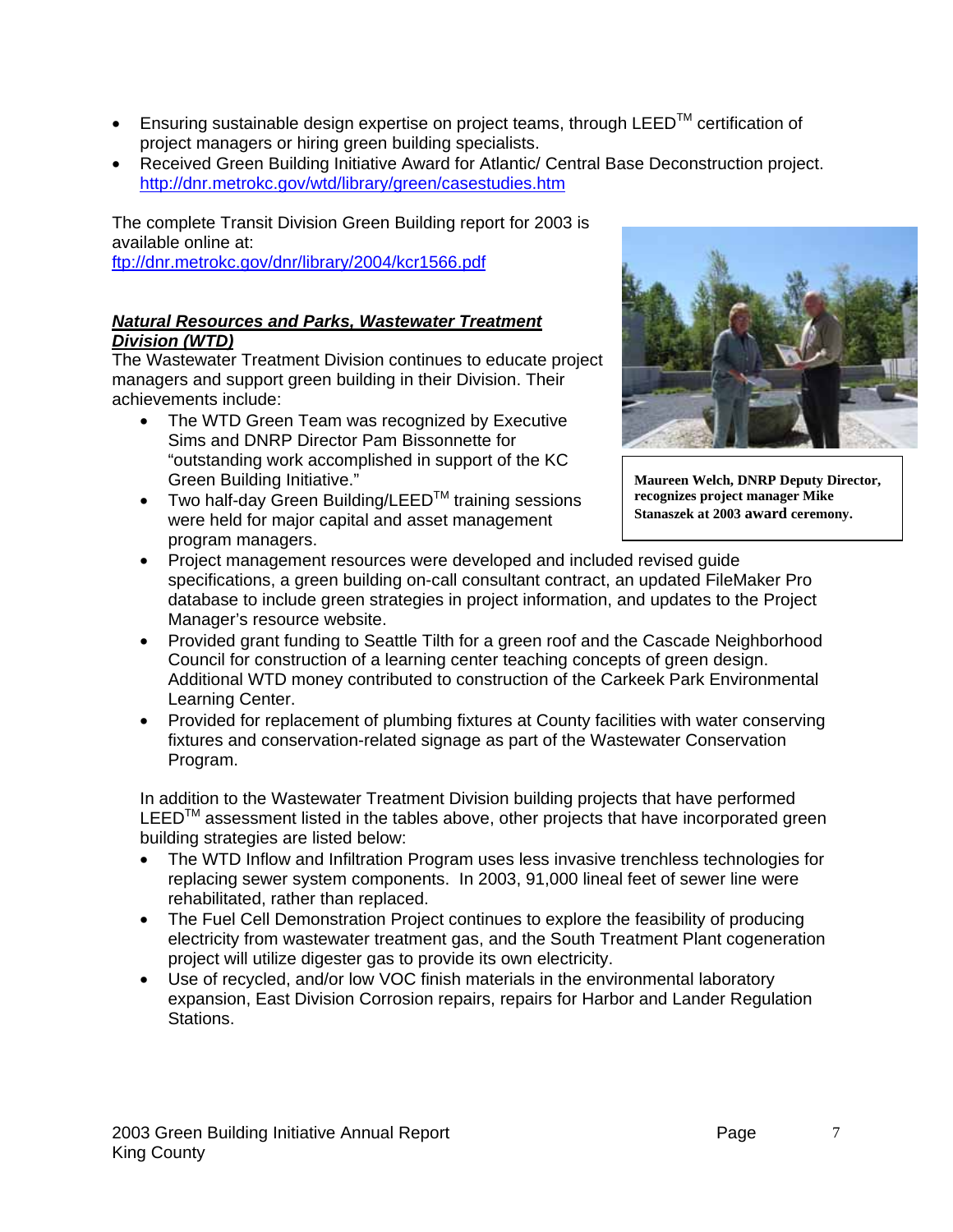#### *Natural Resources and Parks, Solid Waste Division (SWD)*

The Solid Waste Division facilitated Green Team activities throughout 2003, including:

- Green Roof Feasibility Review ftp://dnr.metrokc.gov/dnr/library/2004/KCGreenRoofStudy\_Final.pdf
- Tours of Islandwood Environmental Learning Center, Seattle's Street Edge Alternative Project, King County Airport and the King County Regional Communications and Emergency Coordination Center.
- Preparation of the 2003 Green Team Annual Report
- LEED™ Supplement to King County Online Tool http://dnr.metrokc.gov/swd/leed/default.asp This web-based tool, specific to King County, helps County capital project teams develop green buildings within the context of current King County building codes. The web site received over 14,000 hits in the weeks immediately after launch in 2002.
- DDES Training on Green Building Solid Waste Division staff collaborated with DDES staff to create a series of green building trainings to take place in early 2004 for permitting staff. Topics were to include BUILT GREENTM, Soil Best Management Practices for Stormwater Management, Erosion Control & Landscape Success, among others.
- Hosted professionally facilitated "eco-charrettes" Eco-charrettes are project-specific sessions that bring together all members of a project team to brainstorm on green building techniques. Participants may include elected officials, project managers, budget analysts, planners, designers, architects and engineers. The Green Building Team planned and hosted eco-charrettes in 2003 for:
	- Harborview Hospital Expansion
	- Marymoor Maintenance Facility

In addition, Solid Waste Division projects that incorporate green building strategies include:

- Maintained impressive construction waste recycling rates on Algona and Renton Transfer Station Roof Replacement projects. Renton achieved an 86% recycling rate by recycling 234 tons of material. Algona achieved an approximately 80% recycling rate.
- The Gas-To-Energy project for converting methane gas generated at Cedar Hills landfill to a usable energy source continues, with plans for construction in 2004.
- Continued participation in the EPA Waste Wise Program and the EPA's Green Building Challenge reporting King County's accomplishments on green building.

#### *Natural Resources and Parks, Water and Land Resources Division (WLRD)*

• WLRD staff member Steve Foley received a 2003 Green Building Initiative Award from Executive Ron Sims and DNRP Director Pam Bissonnette for his work on the LID/BUILT GREEN Demonstration Project Ordinance.

#### *Natural Resources and Parks, Parks Division*

In 2003 the Parks Division entered the green building arena by performing an eco-charrette for a new maintenance facility. Although Parks has few capital projects, they have endeavored to consider environmental impacts in many of their building and facility maintenance decisions, from practicing plant salvage and low water irrigation practices to participation in comprehensive drainage maintenance and integrated pest management programs. 2003 Parks Division green building accomplishments include:

• Marymoor Maintenance Facility eco-charrette, resulting in a goal of  $LEED^{TM}$  Certified or Silver.

2003 Green Building Initiative Annual Report Page King County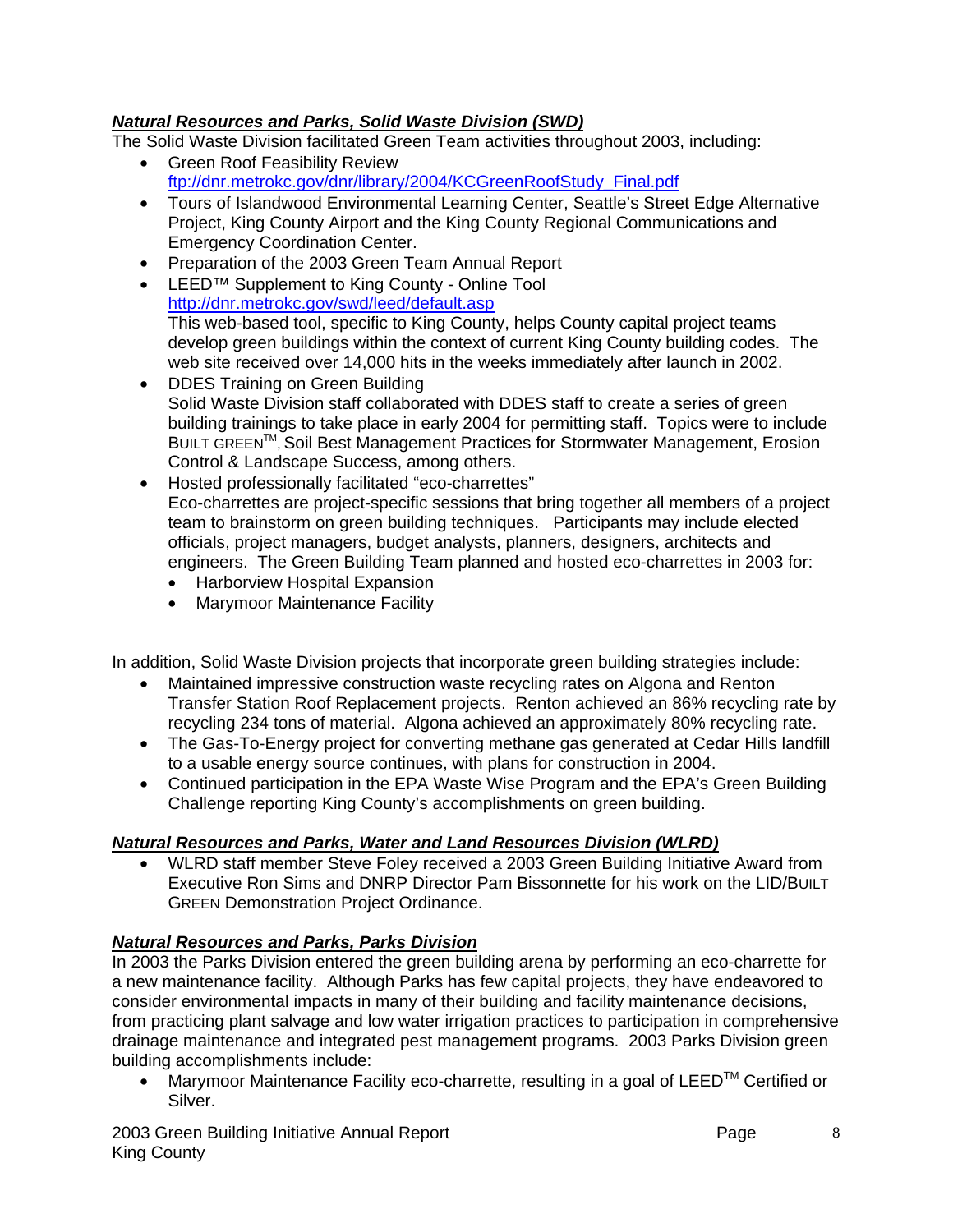- Retrofitting facility toilets and showers with low water use fixtures.
- Installation of computerized lighting systems for ballfields, reducing hours of unnecessary lighting.
- Using recycled materials in picnic tables, curb stops, speed bumps, and garbage cans. The large capacity, recycled plastic garbage cans reduce hauling trips and won an award for NAPCOR Grant Projects with Solid Waste.
- Installed three 50-gallon rain barrels to collect roof water from buildings at Marymoor Park.
- Recycled storm damage brush and wood as mulch in landscapes.

#### *Natural Resources and Parks, Director's Office*

• **Planning collaboration for the Puget Sound Sustainable Development Center** The Puget Sound Sustainable Development Center developed a detailed business plan that includes siting criteria. The plan can be viewed online at http://dnr.metrokc.gov/dnr/library/2004/BusinessPlanSDCenter.pdf

#### *Department of Development and Environmental Services (DDES)*

DDES achieved the following green building accomplishments in 2003:

- Enactment of the BUILT GREEN and Low Impact Development Demonstration Ordinance, authorizing three residential developments: The HOPE VI Greenbridge project, located in White Center, CamWest's Shamrock development east of Renton, and Vashon Household's Sunflower development on Vashon Island. A goal of this ordinance is to allow the flexibility to develop environmentally friendly alternatives and implement solutions that will provide an ecologically sustainable future for these communities and demonstrate possibilities for future developments.
- Obtained a State Growth Management grant to pay for a series of trainings for permitting staff on green building techniques, planned in partnership with SWD and held in early 2004.



Innovative Storm Water Management: Green Team Tours Seattle Street Edge Alternative Project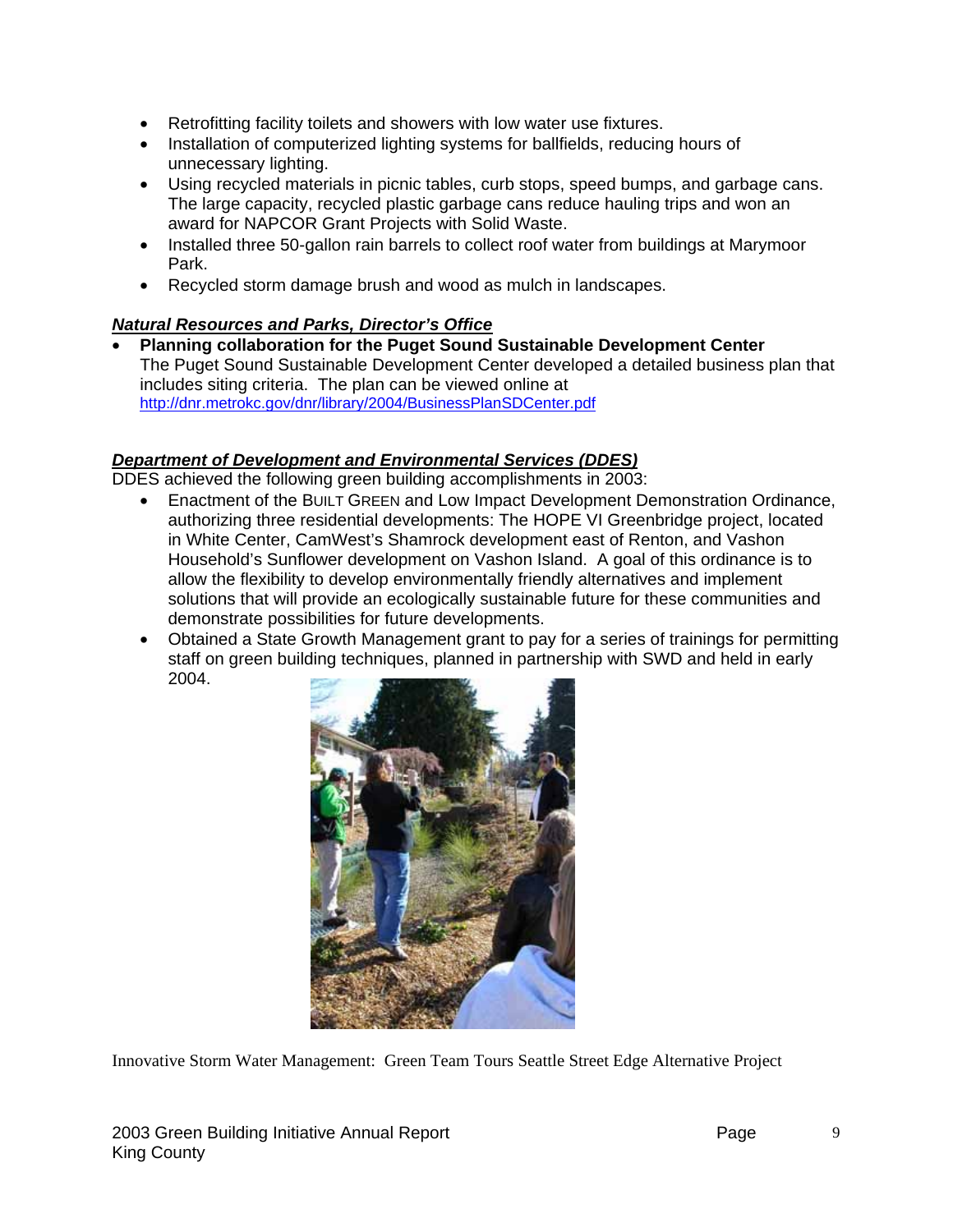## **Challenges**

Green building is increasingly a major component of County projects. With only six registered  $LEED<sup>TM</sup>$  projects, and two pending certification, King County trails other comparable jurisdictions like the City of Seattle (16 projects registered) and the City of Issaquah (1 certified project) in certified green buildings. Within the City of Portland there are 39 registered projects, a mix of public and private developments, the most in the nation. In comparison to other jurisdictions, King County has been slow to commit to green building for some of its most visible projects. This ambivalence has affected several projects and resulted in missed opportunities to incorporate green building into high profile county buildings.

Another significant problem is getting information on green building features in King County projects. It can be very difficult to get some project managers to report information in a timely manner. It is also difficult for project managers to share information across project teams, so that our institutional knowledge of green building can grow. This is a vital element in becoming more efficient at procuring green services from the consultant community with whom we work to design and build our facilities. Familiarity with the process makes it easier to implement sustainable practices in our capital projects. The more detailed and descriptive we are in our RFP and RFQ language that specifies green building, the easier it becomes to budget for and set realistic green building goals.

#### $LEED^{TM}$  and Industrial Building Types

It may be more difficult to achieve  $LEED^{TM}$  certification for the industrial projects that King County builds verses an office building because there may not be as many credits available to earn. However, thanks to innovative thinking on the part of the project teams, green building is becoming more standard practice. The US Green Building Council currently has several industrial projects registered under the LEED<sup>TM</sup> system, including the King County projects mentioned in this report.

The achievements of the Transit Division in particular, are beginning to illustrate how all projects, regardless of scope, can benefit by using the LEEDTM rating system as a guideline. The *LEED™ Supplement to King County* addresses this by illustrating how each LEEDTM credit could apply to commercial, industrial and ground-based projects. LEED™ scorecards showing how LEED™ principles can be incorporated using an Equivalent Rating evaluation can be seen in Transit's 2003 report at ftp://dnr.metrokc.gov/dnr/library/2004/kcr1566.pdf.

#### Cost Issues

Integrating green building strategies early in the design process allows projects to take full advantage of green technologies at the lowest net costs. Sometimes, however, green building systems or materials require higher front-end budgets that may be offset by reduced operating or maintenance costs over the life of the building. Particularly during times of budget reductions, higher up-front costs and the perception that building green costs more continue to present an obstacle to choosing LEED™ strategies. There is need for more extensive budget analysis encompassing the life cycle of green building strategies and highlighting environmental as well as economic costs to assist with integrating sustainable design in county projects.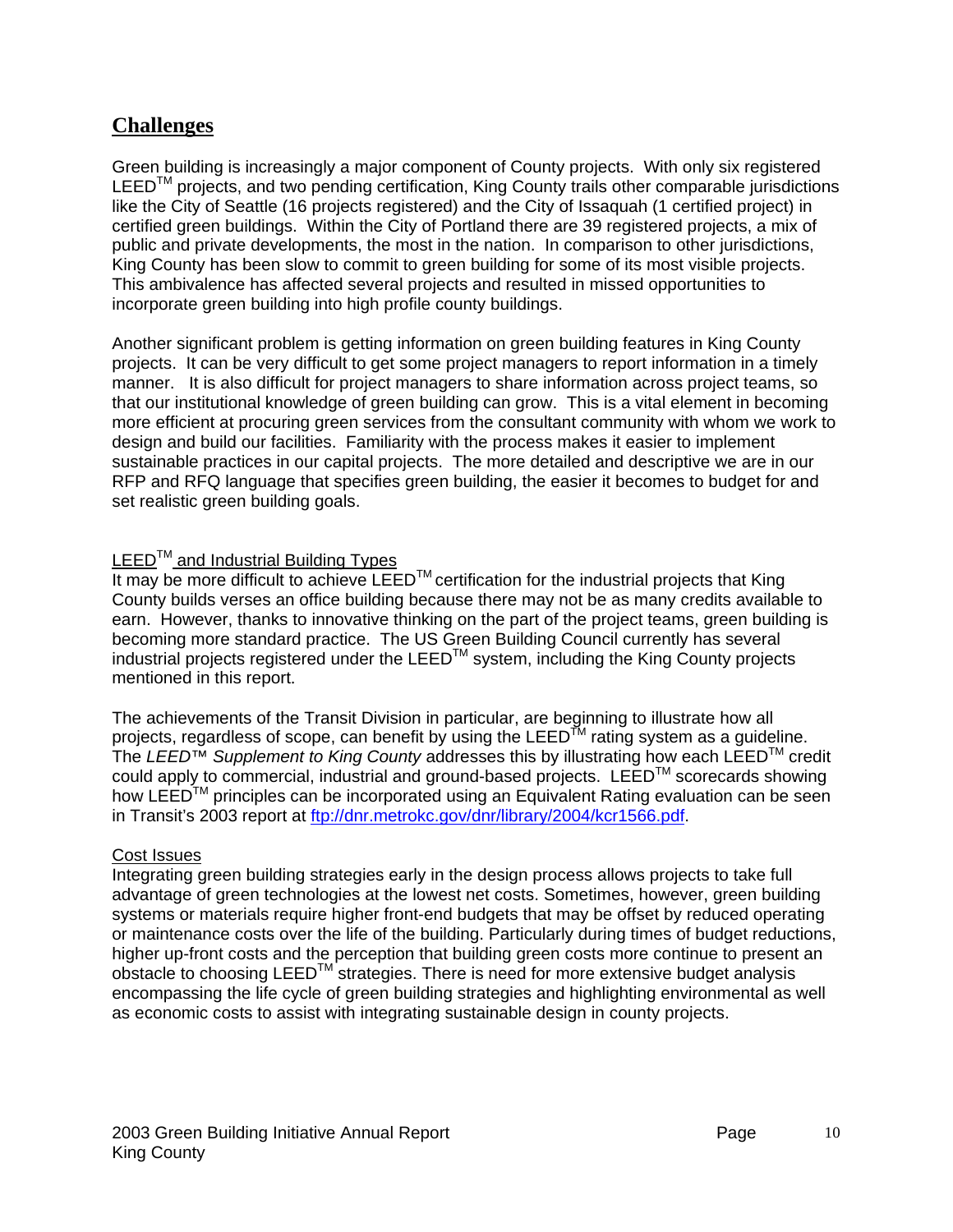#### Building Institutional Memory

As the first round of King County LEED<sup>TM</sup> projects are completed, the collective experience and knowledge gained must be shared throughout the county to bring down the costs and learning curve of implementing green building. Many of the strategies from one project have the potential to become part of the common language of King County design teams, through specifications and standards.

Several green building strategies are nearing standard practice in county building projects, for example, construction waste recycling and selection of low VOC finishes for indoor air quality. However, many opportunities to further reduce the impacts of new construction are missed because other strategies such as green roofs and rainwater harvesting for reuse are deemed too extreme or risky. A major focus for 2004 will be addressing this reluctance to adopt less familiar green building techniques.

#### Green Building and Codes

Finally, many projects discover that existing building and land use codes do not support adoption of some green building strategies. In particular, Low Impact Development (LID) stormwater management strategies for minimizing impervious surfaces can get caught in the permitting process with concerns about emergency vehicle access and street frontage requirements. In some jurisdictions there may be conflicts between street tree requirements and LEED<sup>TM</sup> drought tolerant planting strategies. If green building is to become the standard practice for all county projects, adapting codes to allow for low impact developments while continuing to protect public health and safety is a major challenge that King County will continue to address.

#### **Conclusion**

#### Coming in 2004

The number of LEED<sup>™</sup> registered projects will likely double in 2004. There has also been interest expressed by the Council to draft green building legislation that would apply to the County's capital projects. If green building on capital projects is adopted into code by the King County Council, policies and procedures on how to implement such legislation will need to be developed.

County project mangers have made significant strides to identify environmental considerations for their projects and incorporate LEED<sup>TM</sup> methods and techniques. The preliminary projects seeking compliance with the Initiative will serve as valuable learning tools for future projects. Tracking budgets and environmental benefits of LEEDTM projects will assist with upfront cost analysis and comparison of sustainable development technologies. In 2004, The Green Building Team will target new means of promoting information sharing among project teams throughout the county as it builds its resources base of green building knowledge.

11